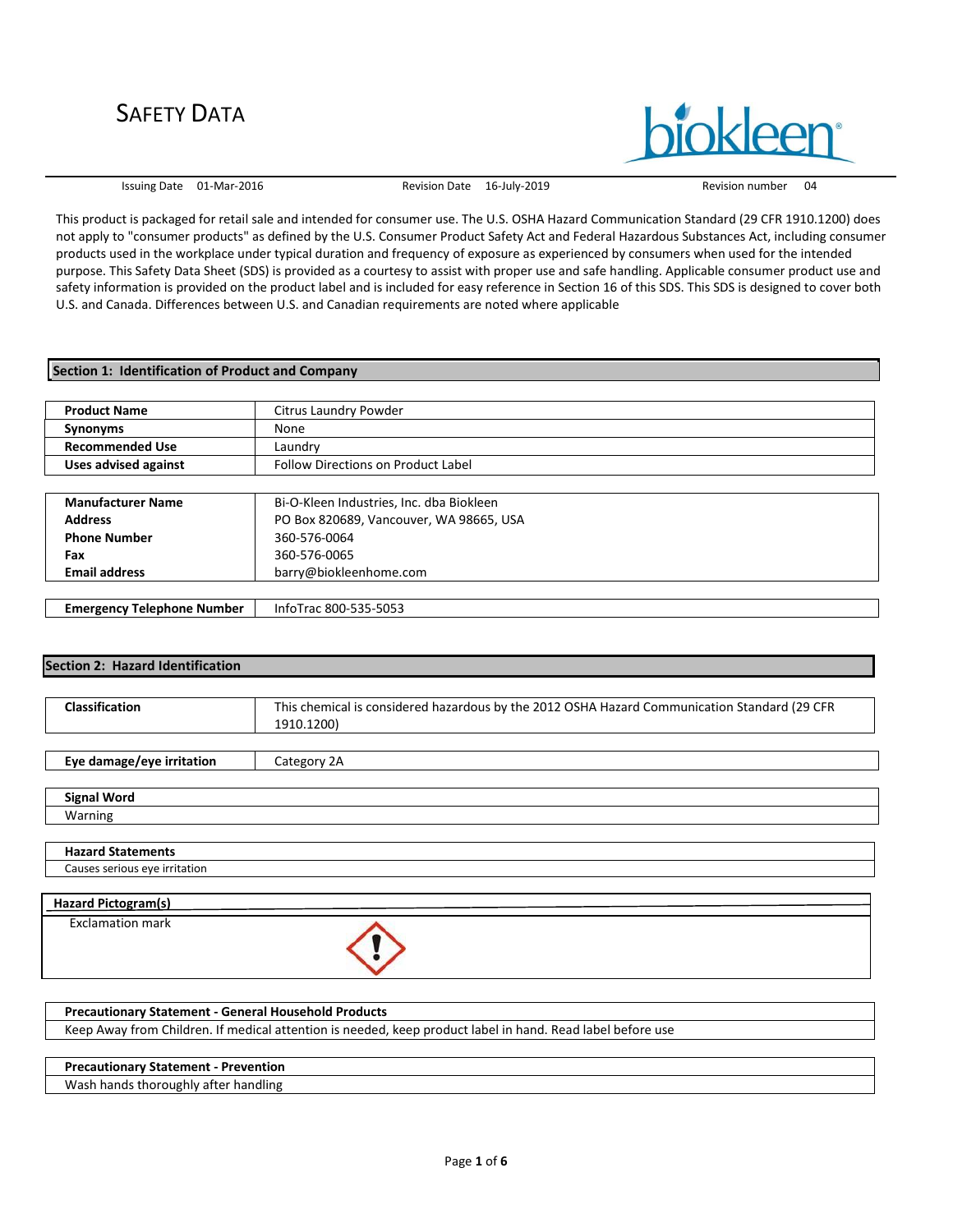

#### **Precautionary Statement - Response**

**Precautionary Statement - Storage**

If in eyes: Rinse cautiously with water for several minutes. Remove contact lenses, if present and easy to so. Continue rinsing. Seek medical attention if eye irritation persists

| None                                      |  |
|-------------------------------------------|--|
|                                           |  |
| <b>Precautionary Statement - Disposal</b> |  |
| None                                      |  |
|                                           |  |
| Hazards not otherwise identified          |  |
| None                                      |  |
|                                           |  |
| <b>Other Information</b>                  |  |
| Maybe harmful if swallowed                |  |
| May cause mild skin irritation            |  |

**Interaction with other chemicals** Not known

## **Section 3: Composition, Information on Ingredients**

Regardless of hazard classification, Biokleen lists all known ingredients and, known incidental ingredients ≥0.5% on the productlabel.

| <b>Ingredients</b>                            | <b>Function</b>                | <b>CAS number</b> | Concentration <sup>1</sup> | LD50 <sup>2</sup> |
|-----------------------------------------------|--------------------------------|-------------------|----------------------------|-------------------|
| Sodium Carbonate                              | cleaning agent                 | 497-19-8          | 30% - 80%                  | 4050 mg/Kg        |
| Sodium Sulfate                                | flow aid                       | 7757-82-6         | 10% - 30%                  | 5989 mg/Kg        |
| Zeolite                                       | mineral                        | 68989-22-0        | $5% - 10%$                 | >10000 mg/Kg      |
| Sodium Silicate                               | flow aid                       | 1344-09-8         | $1\% - 5\%$                | >5000 mg/Kg       |
| Laureth 7                                     | plant based cleaning agent     | $9002 - 92 - 0$   | 1% - 10%                   | $>1000$ mg/Kg     |
| Cellulose Gum                                 | plant derived thickening agent | 9004-32-4         | $0\% - 1\%$                | 27000 mg/Kg       |
| Sodium Carbonate Peroxide                     | non-chlorine stain remover     | 15630-89-4        | $0\% - 20\%$               | 2000 mg/Kg        |
| Citrus Aurantium Dulcis (Orange) Peel Extract | plant based fragrance          | mixture           | $0\% - 1\%$                | > 2000 mg/Kg      |

<sup>1</sup>The exact concentrations have been withheld as a trade secret.

<sup>2</sup>LD50 Acute oral toxicity (rat) values are provided by ingredient suppliers or scientific literature and is not generated by Biokleen. Biokleen does not test on animals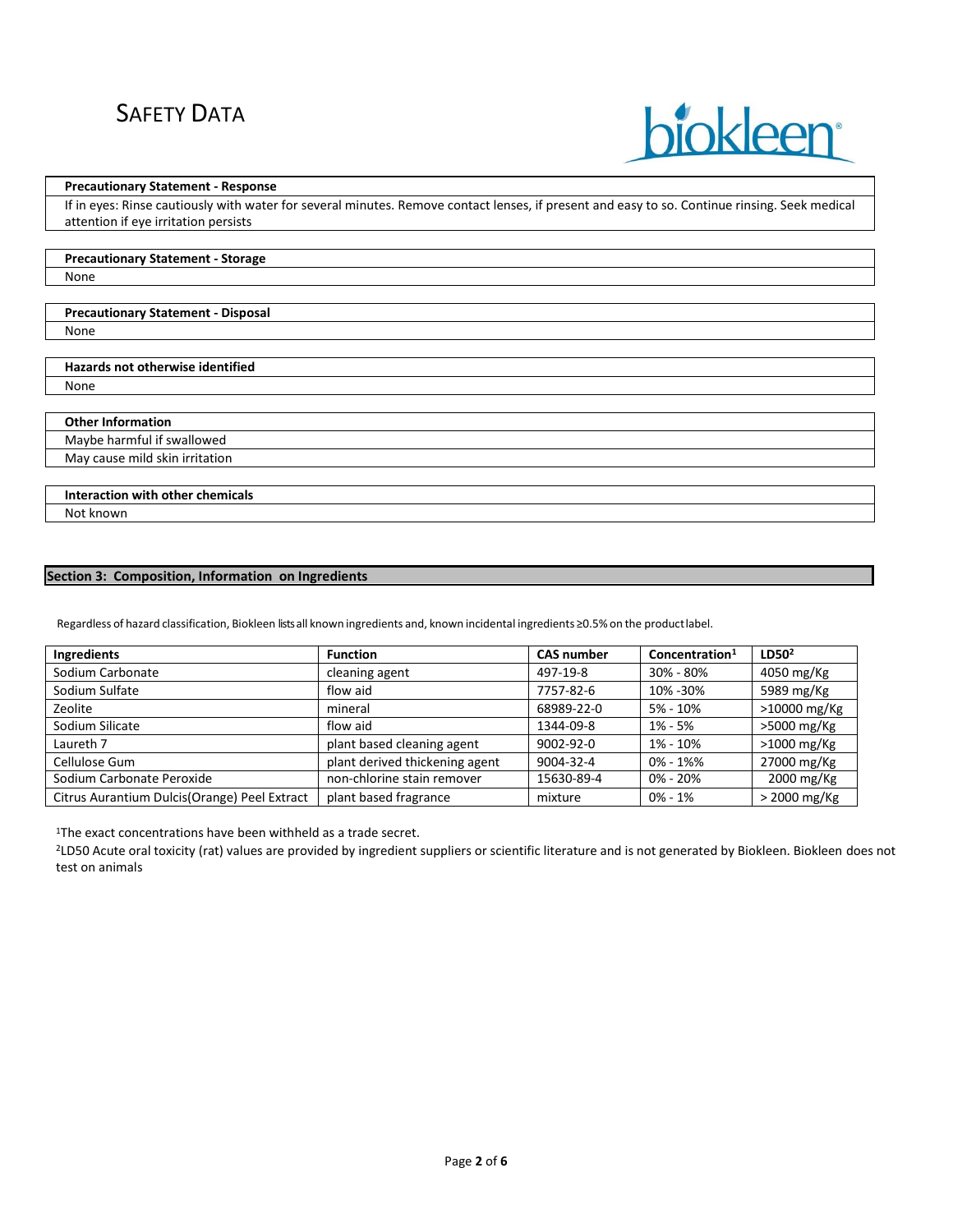

## **Eye Contact Rinse with plenty of water immediately. Wash under eyelids too. Do not rub affected area. Seek** medical attention with irritation perists. **Skin Contact Rinse off immediately with plenty of water. Seek medical attention if irritation persists. Inhalation** No need for first aid. Get medical attention immediately if symptoms occur. **Ingestion Rinse mouth immediately and drink 4-8 oz of water. Never give anything by mouth to an** unconscious person. Call a physician if nausea or pain occurs. **Notes to physician**<br> **Nost important symptoms and effects**<br> **Example 18 Burning sensation with acute exposure Most important symptoms and effects Section 4: First Aid Measures**

## **Section 5: Fire Fighting Measures**

| <b>Suitable Extinguishing Media</b>                          | Use extinguishing measures that are appropriate to local         |  |
|--------------------------------------------------------------|------------------------------------------------------------------|--|
|                                                              | circumstance and surrounding.                                    |  |
| <b>Unsuitable Extinguishing Media</b>                        | Caution: Use of water spray may be insufficient.                 |  |
| Specific Hazards arising from the chemical mixture           | Not available                                                    |  |
| <b>Explosion Data</b>                                        | Not available                                                    |  |
| <b>Protective Equipment and Precautions for Firefighters</b> | As in any fire, wear self-contained breathing apparatus and full |  |
|                                                              | protective gear.                                                 |  |

#### **Section 6: Accidental Release Measures**

| <b>Personal Precautions</b>             |                                                                                                                                                                                                                                                                                                                                 |  |  |
|-----------------------------------------|---------------------------------------------------------------------------------------------------------------------------------------------------------------------------------------------------------------------------------------------------------------------------------------------------------------------------------|--|--|
| <b>Industrial Setting</b>               | Wear appropriate personal protective equipment (refer to Section 8).                                                                                                                                                                                                                                                            |  |  |
| <b>Environmental Precautions</b>        | Avoid entry into lakes, streams, ponds or public waterways.                                                                                                                                                                                                                                                                     |  |  |
| Methods for Containment and Cleaning Up |                                                                                                                                                                                                                                                                                                                                 |  |  |
| <b>Household Setting</b>                | Small spills and leaks may be cleaned up and disposed of in normal household trash or<br>diluted and disposed of via sewer.                                                                                                                                                                                                     |  |  |
| <b>Industrial Setting</b>               | Before attempting clean up, refer to hazard data given. Material may be slippery if spilled<br>and wet. Prevent spill from entering a waterway. Stop spill at source and contain material.<br>Dispose liquid in accordance with all applicable local, state, and federal regulations. Small<br>amounts may be flushed to sewer. |  |  |

## **Section 7: Handling and Storage**

| <b>Safe Handling</b>      |                                                                                        |
|---------------------------|----------------------------------------------------------------------------------------|
| <b>Household Setting</b>  | Use as directed on product label.                                                      |
| <b>Industrial Setting</b> | Wear appropriate personal protective equipment (refer to section 8).                   |
|                           | KEEP OUT OF REACH OF CHILDREN AND PETS.                                                |
| Safe Storage              | Store in original container and keep container closed when not in use. Avoid freezing. |
| Storage Incompatibilities | None known.                                                                            |

#### **Section 8: Exposure Controls, Personal Protection**

| <b>Exposure Limits</b>              | None known.                                                              |  |
|-------------------------------------|--------------------------------------------------------------------------|--|
| <b>Engineering Controls</b>         | Not applicable.                                                          |  |
| Personal Protective Equipment (PPE) |                                                                          |  |
| <b>Household Setting</b>            | No special precautions necessary as long as product is used as directed. |  |
| <b>Industrial Setting</b>           |                                                                          |  |
| <b>Respiratory Protection</b>       | None required under normal conditions. General ventilation required.     |  |
| <b>Eve Protection</b>               | Goggles or other protective eye wear may be worn for protection.         |  |
| <b>Skin Protection</b>              | Gloves may be worn for protection.                                       |  |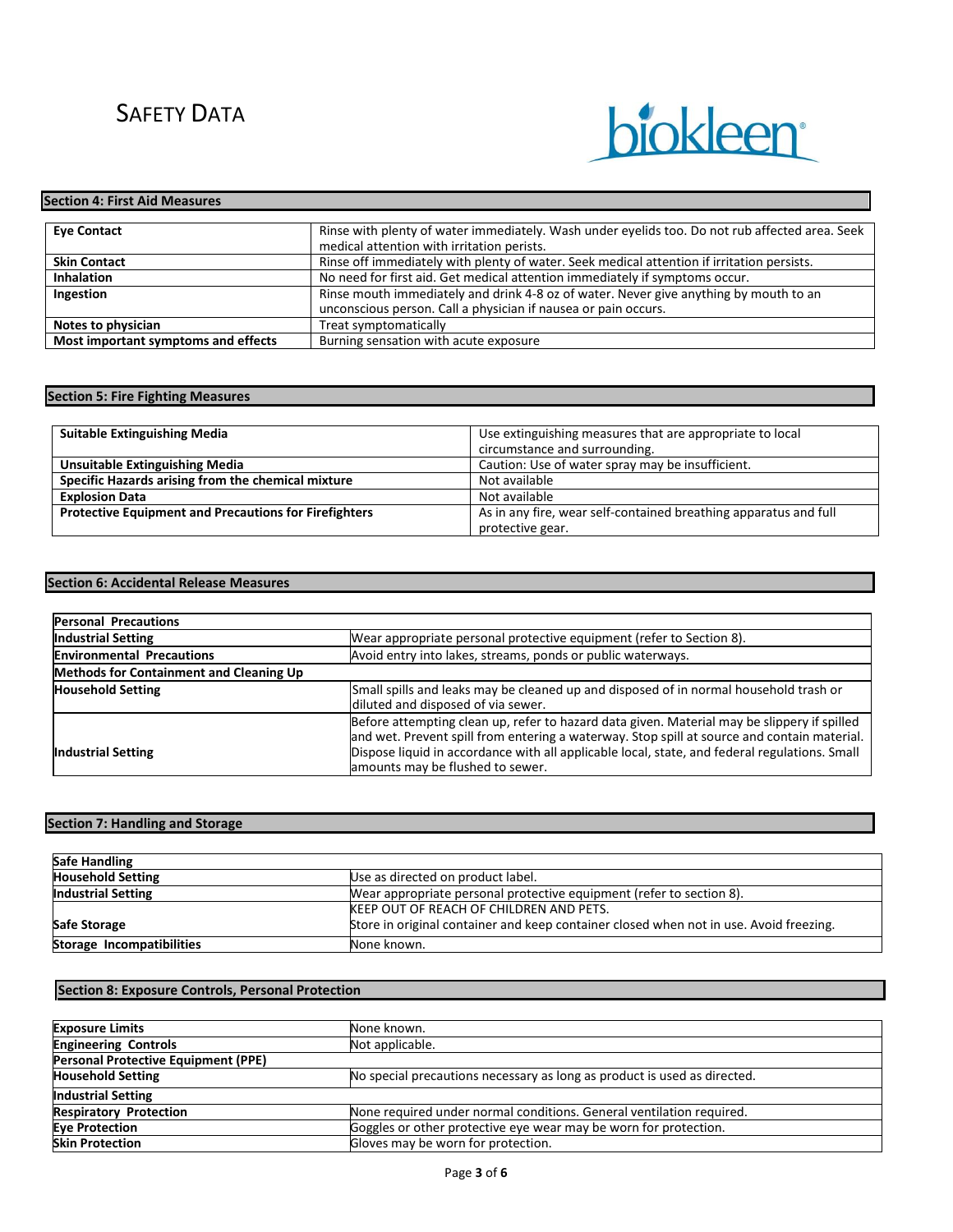# **biokleen**

Hygiene Measures **Handle in accordance with good industrial hygiene and safety practice.** 

# **Section 9: Physical and Chemical Properties**

| <b>Physical State</b> | Powder        |  |
|-----------------------|---------------|--|
| <b>Color</b>          | White         |  |
| Clarity<br>Odor       | Solid         |  |
|                       | <b>Citrus</b> |  |
| <b>Odor Threshold</b> | Not known     |  |
|                       |               |  |
| ыu                    | $100 - 120$   |  |

| pH                                      | $10.0 - 12.0$   |
|-----------------------------------------|-----------------|
| <b>Melting Point</b>                    | Not available.  |
| <b>Freezing Point</b>                   | Not available.  |
| Initial Boiling Point and Boiling Range | Not available.  |
| <b>Flash Point</b>                      | Not available.  |
| <b>Evaporation Rate</b>                 | Not available.  |
| <b>Upper Explosive Limit (UEL)</b>      | Not applicable. |
| Lower Explosive Limit (LEL)             | Not applicable. |
| <b>Vapor Pressure (mmHg)</b>            | Not available.  |
| Specific Gravity (H2O = 1)              | Not available.  |
| <b>Relative Density</b>                 | Not available.  |
| Vapor Density (Air = 1)                 | Not available.  |
| <b>Solubility in Water</b>              | Soluble         |
| Partition Coefficient: n-octanol/water  | Not available.  |
| <b>Viscosity</b>                        | Not available.  |
| VOC (weight %)                          | Not available.  |
| <b>Explosive Properties</b>             | Not available.  |
| <b>Decomposition temperature</b>        | Not available.  |

# **Section 10: Stability and Reactivity**

| Reactivity                                | None known.                                                                                                                                  |  |
|-------------------------------------------|----------------------------------------------------------------------------------------------------------------------------------------------|--|
| <b>Chemical Stability</b>                 | Stable under recommended storage conditions                                                                                                  |  |
| <b>Possibility of Hazardous Reactions</b> | None under normal processing                                                                                                                 |  |
| <b>Conditions to Avoid</b>                | Excessive heat.                                                                                                                              |  |
| Incompatible Materials                    |                                                                                                                                              |  |
| <b>Household Setting</b>                  | In general, cleaning products should not be mixed with other household chemicals, unless<br>specifically provided for in the use directions. |  |
| <b>Industrial Setting</b>                 | Strong Acid. Strong Oxidizing agent. Strong Bases.                                                                                           |  |
| <b>Hazardous Decomposition Products</b>   | None known.                                                                                                                                  |  |

# **Section 11: Toxicological Information**

| Potential Route(s) of Exposure     | Eyes. Skin. Ingestion.                                                                                                                        |  |
|------------------------------------|-----------------------------------------------------------------------------------------------------------------------------------------------|--|
| <b>Effects of Acute Exposure</b>   |                                                                                                                                               |  |
| <b>Oral Toxicity</b>               | LD50 >2000 mg/kg, calculated based on ingredients.                                                                                            |  |
| <b>Dermal Toxicity</b>             | Not available.                                                                                                                                |  |
| <b>Inhalation Toxicity</b>         | Specific test data for the product is not available. May cause irritation of respiratory tract.<br>Harmful if inhaled. (based on components). |  |
| <b>Eye Contact</b>                 | Irritant based on ingredients.                                                                                                                |  |
| <b>Skin Contact</b>                | Non irritant based on ingredients.                                                                                                            |  |
| Component Information              | Refer to section 3 for ingredient LD50 (acute oral).                                                                                          |  |
| <b>Effects of Chronic Exposure</b> | No known effect based on ingredient information supplied.                                                                                     |  |
| <b>Sensitization</b>               | May cause sensitization with prolonged contact.                                                                                               |  |
| Carcinogenicity                    | Contains no ingredients listed as a carcinogen                                                                                                |  |
| <b>NTP</b>                         | No Ingredients Listed                                                                                                                         |  |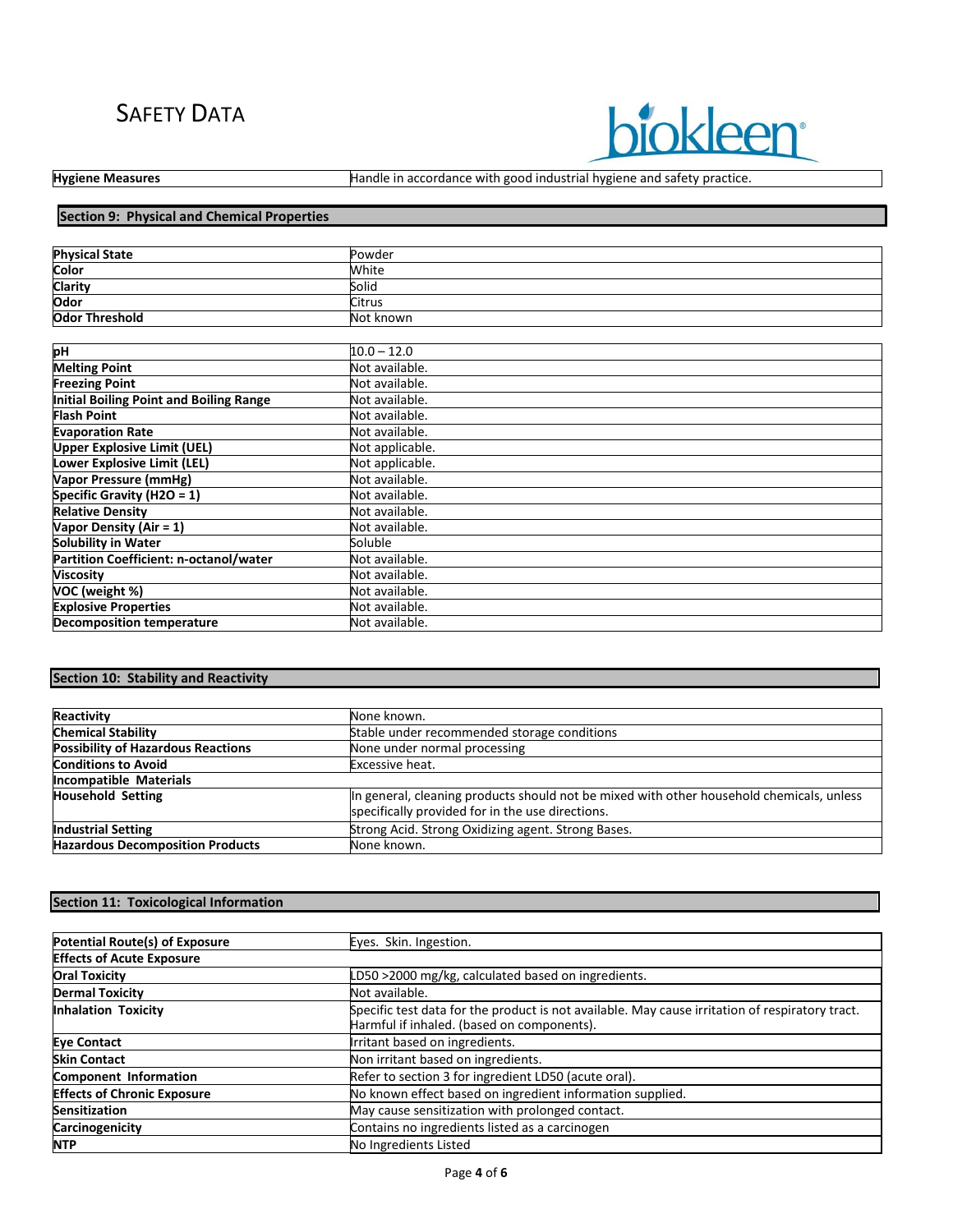

| <b>OSHA</b>                 | No Ingredients Listed     |  |
|-----------------------------|---------------------------|--|
| <b>Reproductive Effects</b> | No information available. |  |
| <b>Teratogenicity</b>       | No information available. |  |
| <b>Mutagenicity</b>         | No information available. |  |
| <b>Target Organ Effects</b> | No information available. |  |

## **Section 12: Ecological Information**

| <b>Ecotoxicity</b>                   | Not available.                                                   |  |
|--------------------------------------|------------------------------------------------------------------|--|
| <b>Persistence and Degradability</b> | Not available. Non - Inorganic compounds expected to biodegrade. |  |
| <b>Bioaccumulative Potential</b>     | Not applicable.                                                  |  |
| <b>Mobility in Soil</b>              | Not available.                                                   |  |
| <b>Environmental Fate</b>            | No adverse effects expected.                                     |  |

## **Section 13: Disposal Considerations**

| <b>Product Waste</b>                    | Any disposal must be in compliance with applicable local, state, provincial and federal laws<br>and regulations.                                                                                                                                                                                                                                            |  |  |
|-----------------------------------------|-------------------------------------------------------------------------------------------------------------------------------------------------------------------------------------------------------------------------------------------------------------------------------------------------------------------------------------------------------------|--|--|
| <b>Household Setting</b>                | Product residues in the bottle may be discarded in trash, or diluted with water and disposed<br>via sewer.<br>When used as directed, the product is septic-safe.                                                                                                                                                                                            |  |  |
| <b>Industrial Setting</b>               | When disposed as waste in its original form, this product is not considered hazardous waste<br>under Federal regulations (40 CFR 261), however regulations may vary by state or province<br>and may designate it as hazardous waste. Check with your local waste and waste water<br>authorities. We are aware of the following state waste classifications: |  |  |
| California Hazardous Waste Code         | 561                                                                                                                                                                                                                                                                                                                                                         |  |  |
| <b>Connecticut Hazardous Waste Code</b> | CT <sub>05</sub>                                                                                                                                                                                                                                                                                                                                            |  |  |
| <b>Washington Hazardous Waste Code</b>  | <b>WT02</b>                                                                                                                                                                                                                                                                                                                                                 |  |  |
| <b>Empty Packaging</b>                  | Offer empty container for recycling. If recycling is not available, discard in trash.<br>Empty &<br><b>Replace Car</b><br><b>PLASTIC</b>                                                                                                                                                                                                                    |  |  |

# **Section 14: Transport Information**

| U.S. DOT                         | Not regulated.                                                                          |  |
|----------------------------------|-----------------------------------------------------------------------------------------|--|
| U.S. States                      | See U.S. DOT for finished product classification for transport.                         |  |
|                                  | Regulated in some states if the product is disposed of in its original form as waste by |  |
| <b>Waste</b>                     | commercial users/handlers. Refer to Section 13. for applicable state waste codes.       |  |
| Canadian TDG (Surface Transport) | Not regulated.                                                                          |  |
| <b>IMDG (Marine Transport)</b>   | Not regulated.                                                                          |  |
| <b>IATA (Air Transport)</b>      | Not regulated.                                                                          |  |
| <b>MEX</b>                       | Not regulated.                                                                          |  |
| <b>RID</b>                       | Not regulated.                                                                          |  |
| <b>ADR</b>                       | Not regulated.                                                                          |  |
| AND                              | Not regulated.                                                                          |  |

# **Section 15: Regulatory Information**